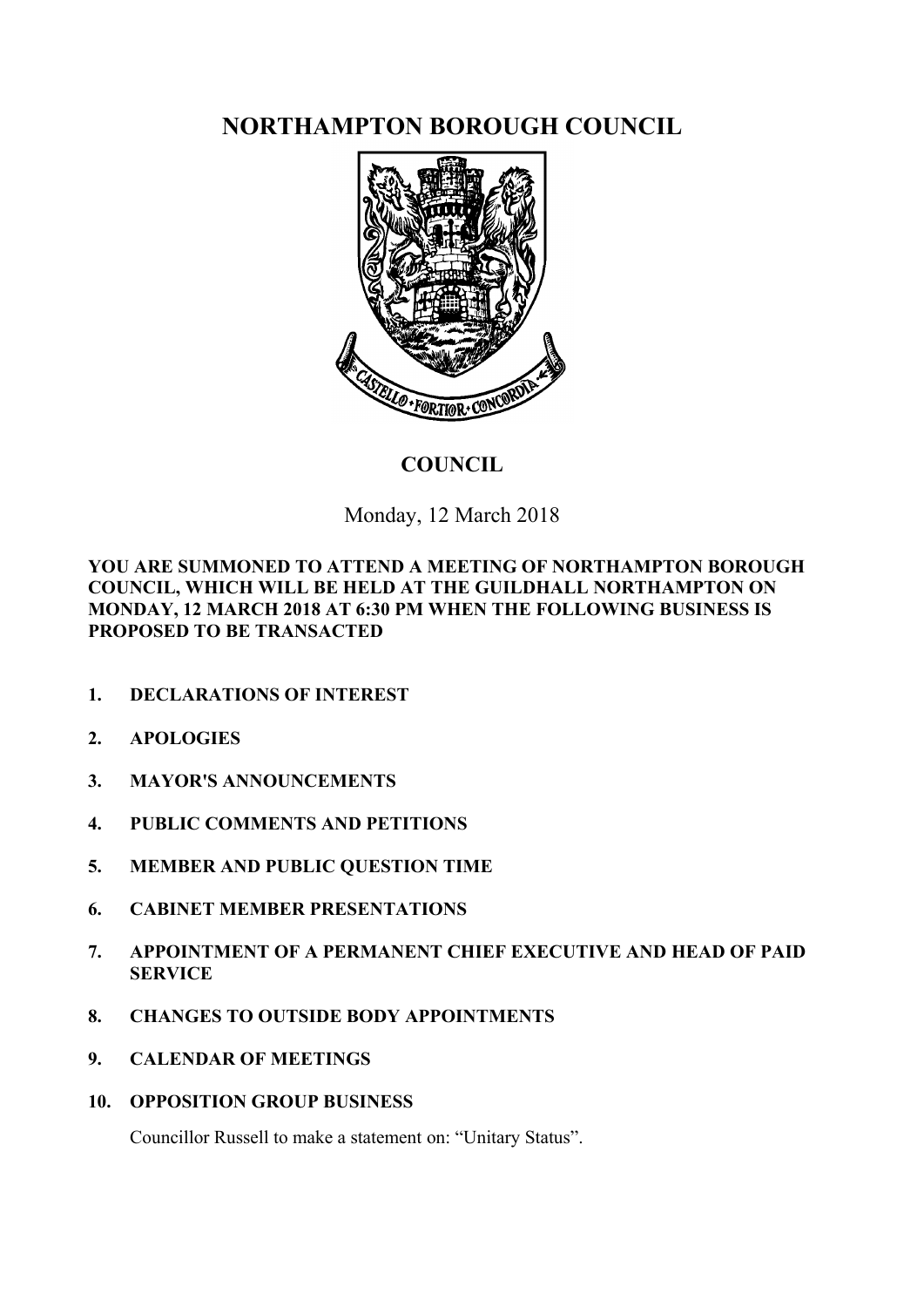#### **11. NOTICES OF MOTION**

i) Councillor Duffy to propose and Councillor Culbard to second:

"This council recognises that sexual harassment happens where there are imbalances of power and can happen in Local Authorities at Member level and staffing levels.

This council therefore commits to developing a sexual harassment policy for Members and staff in consultation with representatives of both, and in consultation with the voluntary sector services that support victims of sexual harassment."

ii) Councillor Davenport to propose and Councillor Haque to second:

"This council recognises that more can be done to encourage recycling. Working with the new contractors and to this end, we will look at a Danish model for recycling cans and bottles. This is a model where can crushers are made available in central locations. This encourages young people to collect and recycle cans and bottles for a small remuneration. This strategy educates, entertains and encourages recycling."

iii) Councillor Birch to propose and Councillor Beardsworth to second:

"This council recognises that there is a public dissatisfaction around the delivery of an efficient and safe bus service for the residents of Northampton from Northgate Bus Station.

This council therefore commits to commissioning an independent Health and Safety inspection to look at the Bus Station in terms of pedestrian safety, congestion in the surrounding street, air quality and turning circle requirements."

iv) Councillor Hadland to propose and Councillor Nunn to second:

The administration has always been committed to enhancing and promoting the heritage of our town.

Never was this more clearly demonstrated than with the opening of Delapre Abbey to the public next weekend for the first time in 900 years after a multi-million pound restoration programme.

The Abbey takes its place as a jewel in the crown of our historic town, a fitting tribute to all those organisations and individuals who have supported the project.

The administration has maintained its commitment as difficulties arose and were overcome, creating and working with the Delapre Abbey Preservation Trust to ensure that we have something to make us all proud.

This Council congratulates and thanks everyone who has been involved, and wished the Trust and its volunteers every good wish for an exciting and successful future."

v) Councillor Hallam to propose and Councillor Larratt to second:

"This Council recognises that our town has been let down by the current Environmental Services provider. According to the biggest and most successful consultation that this Council has ever undertaken, a higher quality of cleanliness delivering cleaner streets and a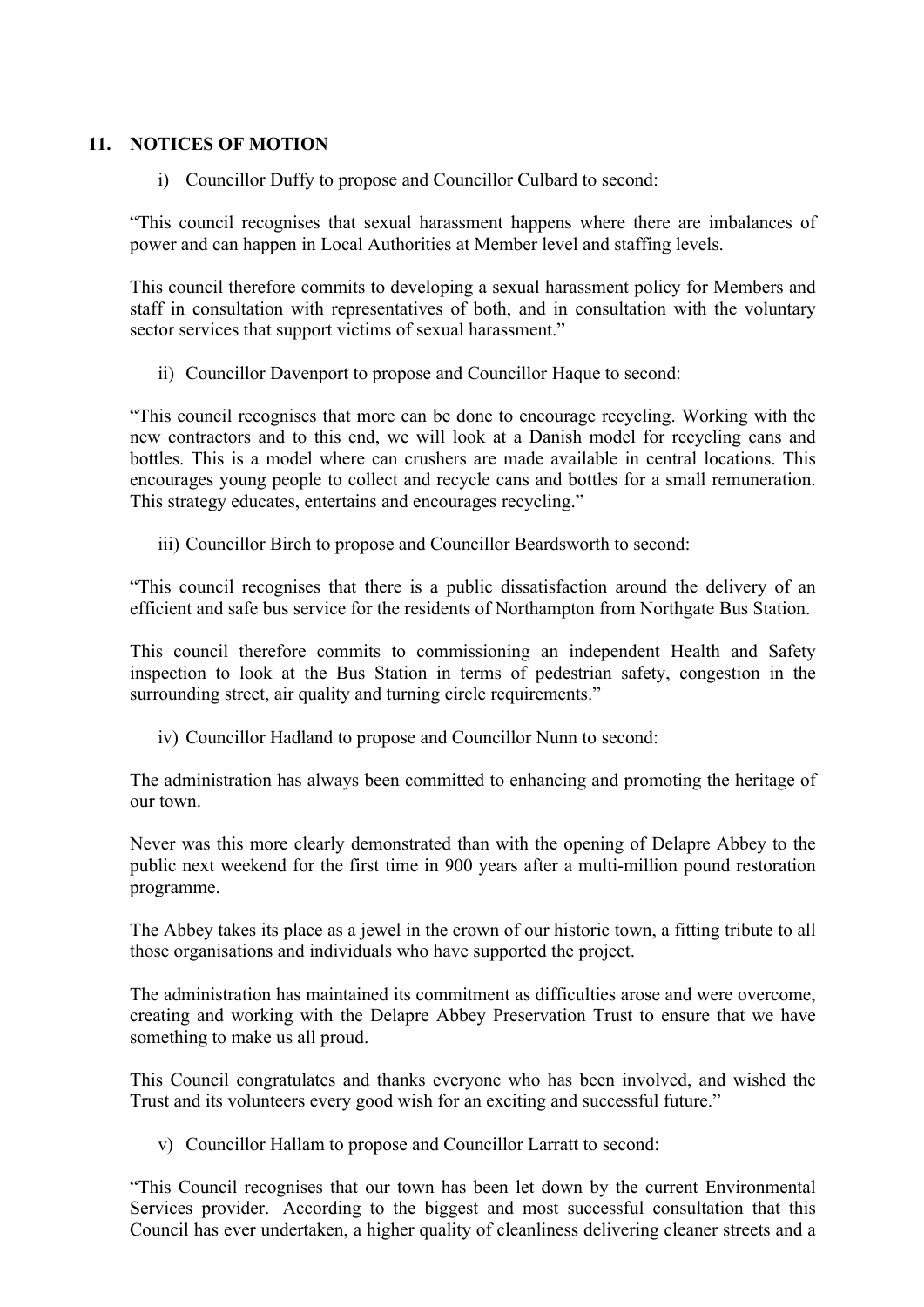cleaner environment, and quality grounds maintenance are top priorities for residents of our Borough.

This Council is therefore delighted that our new contractor won the bid primarily due to the quality of service it was offering. This Council is making a significant additional investment in this contract and looks forward to working with Veolia to raise the standard of cleanliness and grounds maintenance right across Northampton – something that our town has long been crying out for.

This Council also very much welcomes the new Enforcement Contract and the zerotolerance approach to littering and fly-tipping. We call on our enforcement provider to continue to strenuously enforce legislation with regard to littering and fly-tipping, especially through using fixed penalty notices for those people who litter our streets.

With the help, hard work, and commitment of our community volunteers, this Council will continue to provide local communities with clean, well maintained and safe open spaces. Council therefore proudly commits to provide continued support to community groups, initiatives and projects, including Residents Associations, Parish Council's, Summer Bloom, Green Flag and Friends of Parks Groups."

#### **12. MATTERS OF URGENCY WHICH BY REASON OF SPECIAL CIRCUMSTANCES THE MAYOR IS OF THE OPINION SHOULD BE CONSIDERED.**

Simon Bovey – Interim Chief Executive The Guildhall Northampton

#### **Public Participation**

- 1. Comments and Petitions
	- 1.1 A member of the public (or an accredited representative of a business ratepayer of the Borough) may make a comment or present a petition on any matter in relation to which the Council has powers. A comment or presentation of a petition shall be for no more than three minutes. No notice of the nature of the comment to be made or of the petition is required except for the need to register to speak by 12 noon on the day of the meeting.

(Public comments and petitions will not be taken and the Annual Council Meeting or other civic or ceremonial meetings.)

#### *NOTES*

*i. Comments may be on one or more subjects but each person has no longer than three minutes to have their say.*

*ii. The same person may make a comment and present a petition on different subjects. In such instances that person will have three minutes to make their comment and a separate three minutes to present a petition.*

2. Member and Public Questions